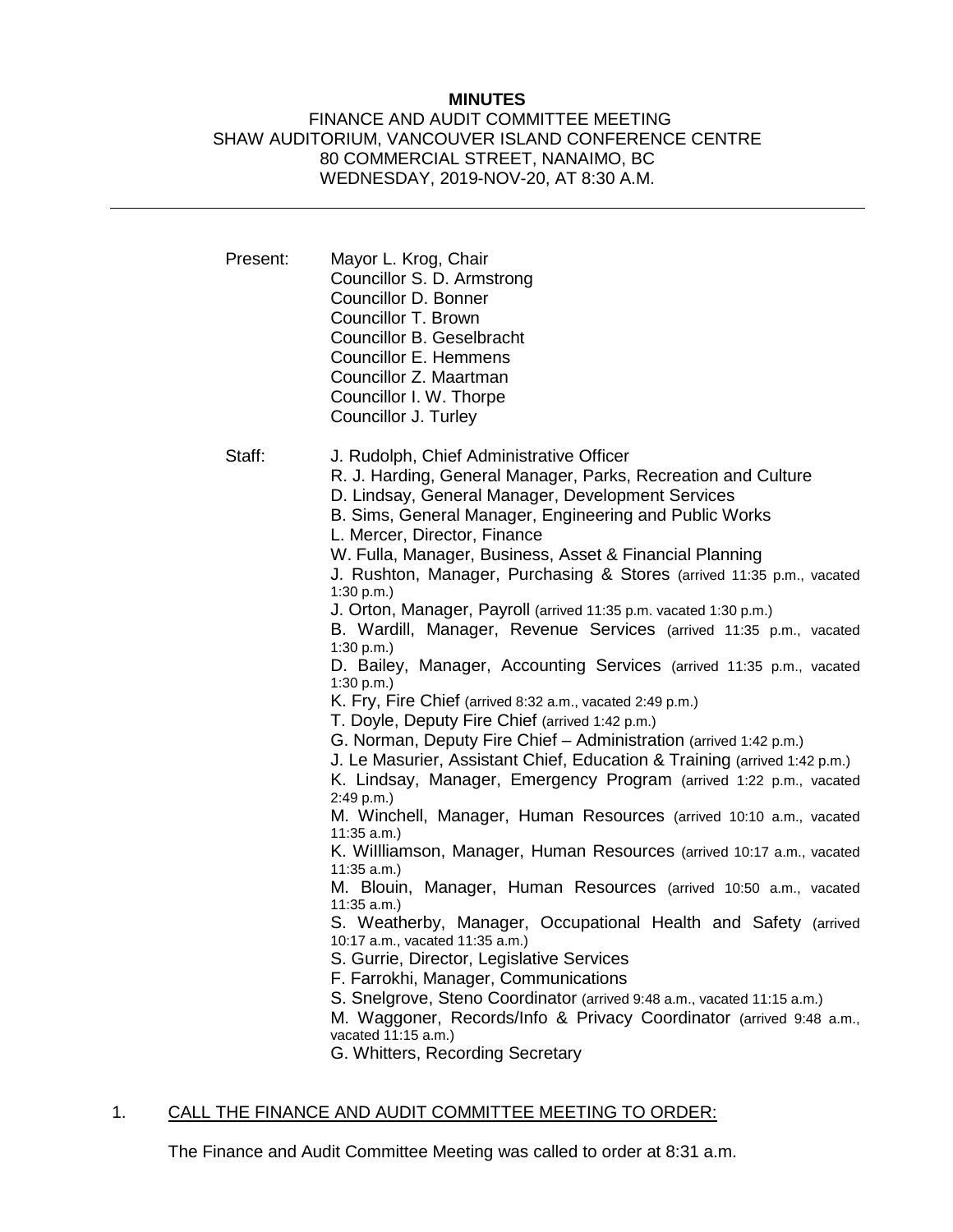## 2. ADOPTION OF AGENDA:

It was moved and seconded that the Agenda be adopted. The motion carried unanimously.

K. Fry entered the Shaw Auditorium at 8:32 a.m.

#### 3. PRESENTATIONS:

(a) 2020 - 2024 Financial Plan Operating Budgets

Introduced by Jake Rudolph, Chief Administrative Officer.

1. Budget Highlights

Laura Mercer, Director, Finance, provided a presentation regarding the 2020 – 2024 Draft Financial Plan that included the following information:

- Operating budgets are built from scratch each year with the exception of staffing and internal charges
- Upcoming Budget Meeting: 2019-NOV-25 to review project budget, 2019-DEC-02 eTown Hall, Final budget reviews December 2 or 9 and new user rate bylaws December 2
- Increases to user fees to take effect 2020-JAN-01
- February to April levies are incorporated into budget
- April 2020 budget and tax bylaw will be presented for adoption and must be adopted before 2020-MAY-15

Wendy Fulla, Manager, Business, Asset & Financial Planning, continued the presentation:

- In February Staff reviewed each department's 10 year budget plans
- In July and August Staff reviewed operating budgets based on workplans
- Anticipated property tax increase of 5.2% with 1% of that taken up by the General Asset Reserve
- After Finance received WorkSafe BC, EI and CPP rates the tax increase projection is now at 5.6% and Finance is waiting for pension and extended benefits rates
- Consumer Price Index (CPI) as of September 30 is at 2.5%
- CPI is not the best tool to compare municipal taxes but there isn't currently a municipal price index
- User rates increased 4% annually for Asset Management Reserve
- 7.5% increase in Water User Fees
- 10 year average Property Tax increase of 2.1%
- How Nanaimo compares to other municipalities and the contributing factors
- Ratio between property taxes and price of typical home
- 5.2% impact on typical home is \$109 dollars and \$117 at a 5.6% increase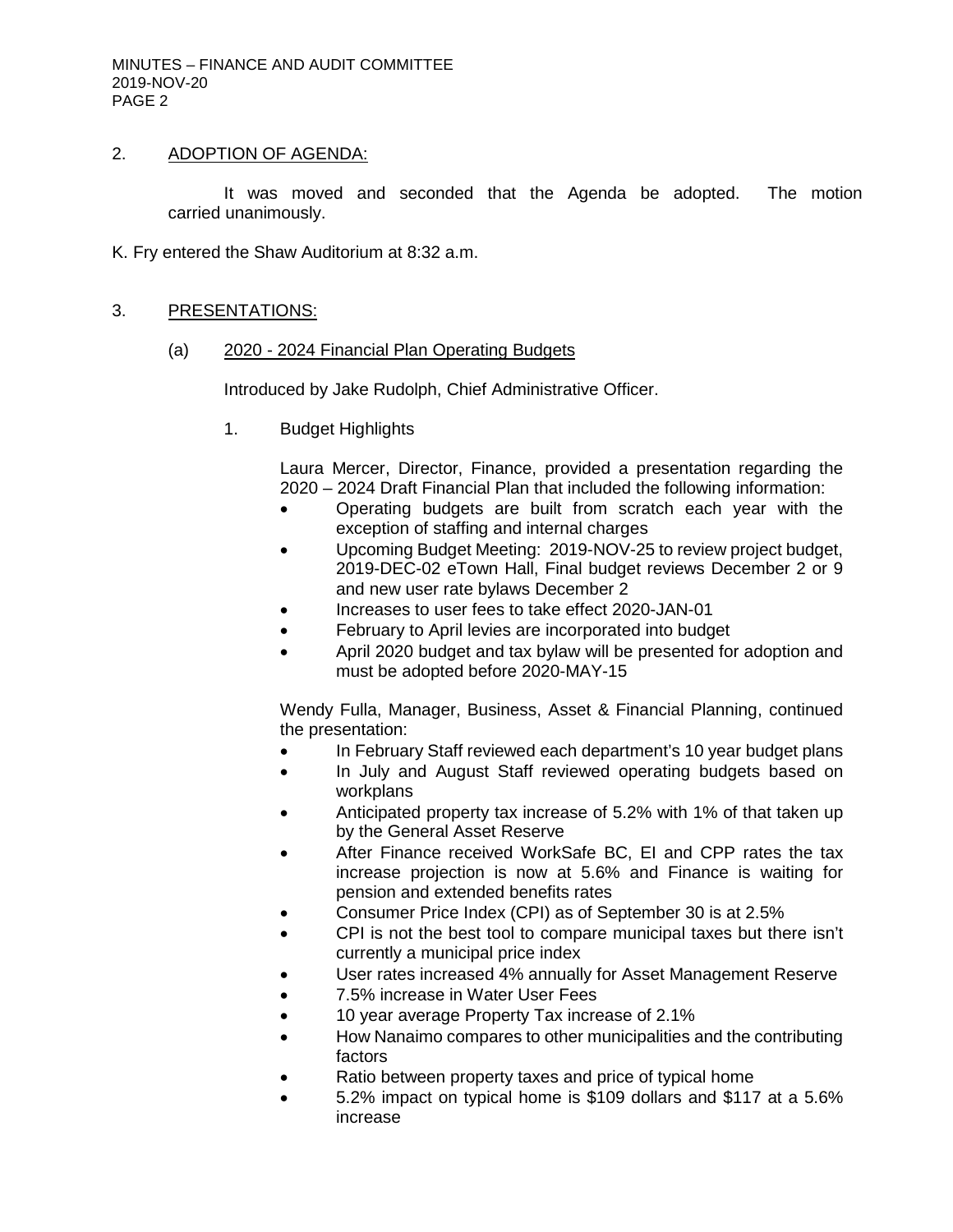- Increases for water, sewer and sanitation fees provides average impact to \$158 dollars or \$166 at 5.6%
- Ratio of taxes that are spent on city services, reserves, projects and debt servicing external borrowing
- Top three City services that are paid by average home are: RCMP, Parks, Recreation and Culture, and Nanaimo Fire Rescue & 911
- Anticipating costs of RCMP unionization
- Budget projected at \$196.5 million
- 2020 annual operating amount for delivering day to day services is \$152 million
- Parks and Recreation revenue sources
- Budget drivers that are six figures or more include: Asset Management Reserve, wages and benefits, contracted services, economic development, fleet charge – fire, legal fees, project expenditures, RCMP contract, snow and ice control reserve, sewer and water internal support, Strategic Infrastructure Reserve and utilities – water and sewer
- Financial impacts of dismantling the Nanaimo Economic Development Corporation (NEDC)
- Revenue increases and decreases including: building permit revenue, casino revenue, grant in lieu, provincial fine revenue, transfer from RCMP contract reserve and the transfer from surplus/reserve
- Net Expenditures increase of \$6.75 million and a net impact of \$5.5 million
- Business cases incorporated in Draft Plan includes:
	- o Corporate Services 2 Permanent Full-Time (PFT) prisoner guards, conversion of 2 records clerks from permanent part time (PPT) to PFT and the Beban Complex electrical substation
	- o Development Services: 4 building inspection vehicles, a Manager of Economic Development Services position, the economic development function, Urban Forestry Technician and a watercourse restoration and enhancement program,
	- o Engineering and Public Works: Traffic Signal Technician
	- o Nanaimo Fire Rescue: Full replacement of (Self Contained Breathing Apparatus (SCBA)
	- o Parks, Recreation and Culture: Allocations Clerk, Co-op Student and Loudon Boathouse
- Business cases not included in Draft Plan:
	- o Corporate Services: Corporate Asset Management System, service enhancements to dog licensing and an Emergency Program Coordinator
	- o Development Services: animal shelter, bylaw enforcement officers change in schedule, urban forestry management strategy update and a Manager of Sustainability
	- o Engineering and Public Works: Municipal Services Inspector and Project Engineer
	- o Legislative Services: Deputy City Clerk/Manager of Legislative Services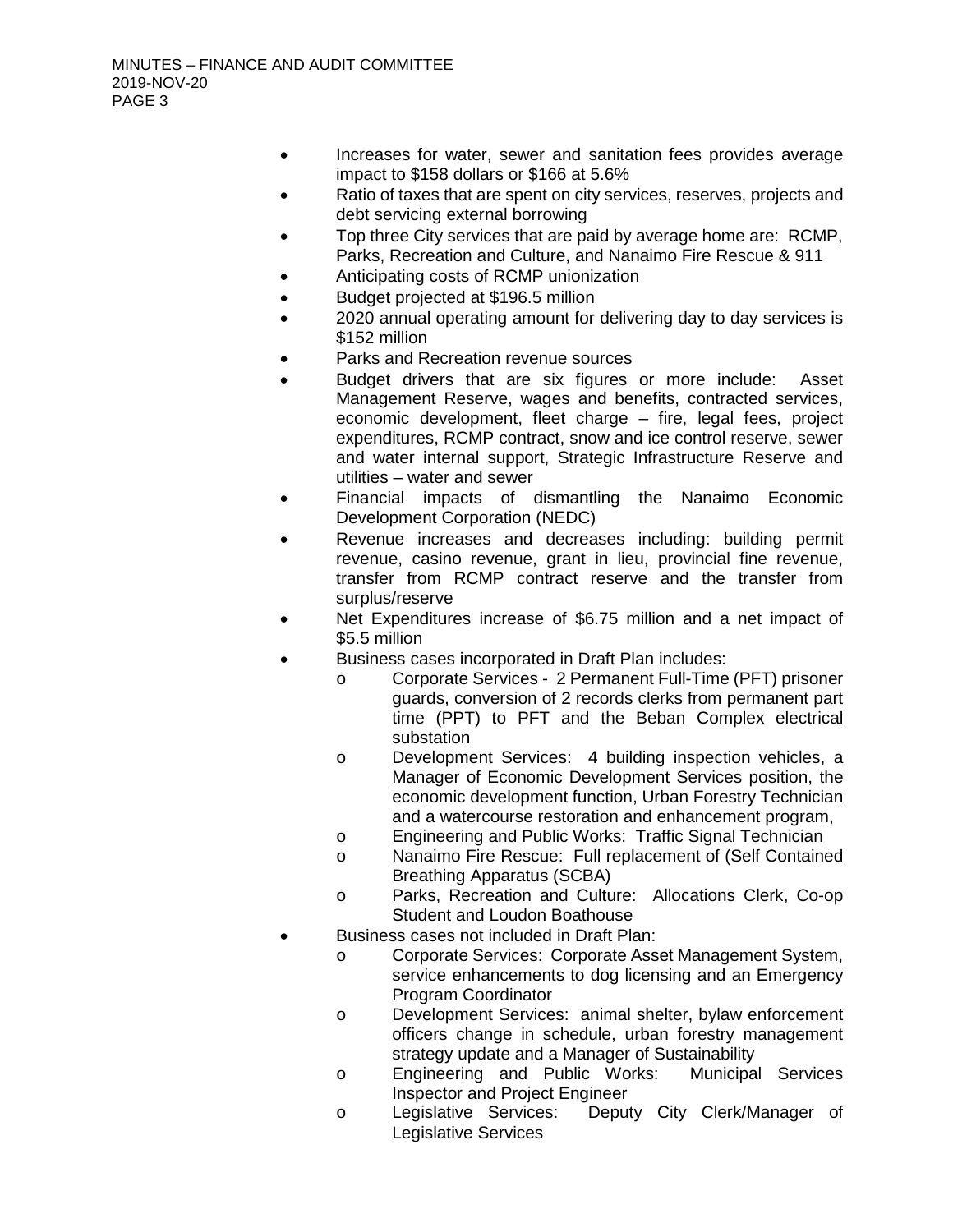- Staff Changes Highlights included: the elimination of the Deputy Director of Financial Services and added the following positions:
	- o Corporate Services: General Manager of Corporate Services, Director of Information Technology, Financial Analyst, Buyer, Prison Guards, and the Records Clerks converted from PPT to PFT
	- o Development Services: Manager of Subdivisions, Manager of Economic Development and Urban Forestry Technician
	- o Parks, Recreation and Culture: Manager of Utilities, Traffic Signals Technician and Refuse Collector
- Outstanding Debt at 2018-DEC-31 included external borrowing for Fire Station #1, Fire Station #4, Nanaimo Aquatic Centre, Sanitation, Vancouver Island Conference Centre and the Water Treatment Plant
- 2019 New Debt: External borrowing for a sanitation truck
- Waterfront Walkway on hold until feasibility study completed
- Internal borrowing for the Chase River Pump Station and Forcemain
- New Debt 2020 2024: External borrowing for Fire Station #1, Waterfront Walkway, Sanitation Refuse Collector, Sewer Development Cost Charges (DCC) projects. Internal borrowing also includes Sewer DCC Project
- Projected Outstanding External Debt short- and long-term
- Projected annual external debt servicing costs
- Debt Servicing Limit defined as 25% of controllable and sustainable revenues for the year. The City of Nanaimo's limit is at \$43.1 Million (11%) as at 2018-DEC-31
- Nanaimo compared to similar-sized municipalities on their debt services limits
- Two types of reserves: Operating not restricted, more flexibility and Statutory controlled by *Community Charter* or Bylaw
- New reserve policy coming into effect on 2020-JAN-01
- The following reserves are included in the Reserve Framework: Financial Stability, Equipment, Infrastructure, Parking, Property Acquisition, Strategic, Other and DCC
- Minimum targets held for reserves and repayment plans

- Loudon Boathouse
- Operating budget for the Port of Nanaimo Centre (PoNC)
- PoNC anticipated revenue for conference centre operations
- 1. Environmental Position Business Case

Introduced by Laura Mercer, Director, Finance.

2. Chief Administrator's Office

Jake Rudolph, Chief Administrative Officer, provided a presentation regarding the Chief Administrator's Office (CAO) 2020 Business Plan which included the following information: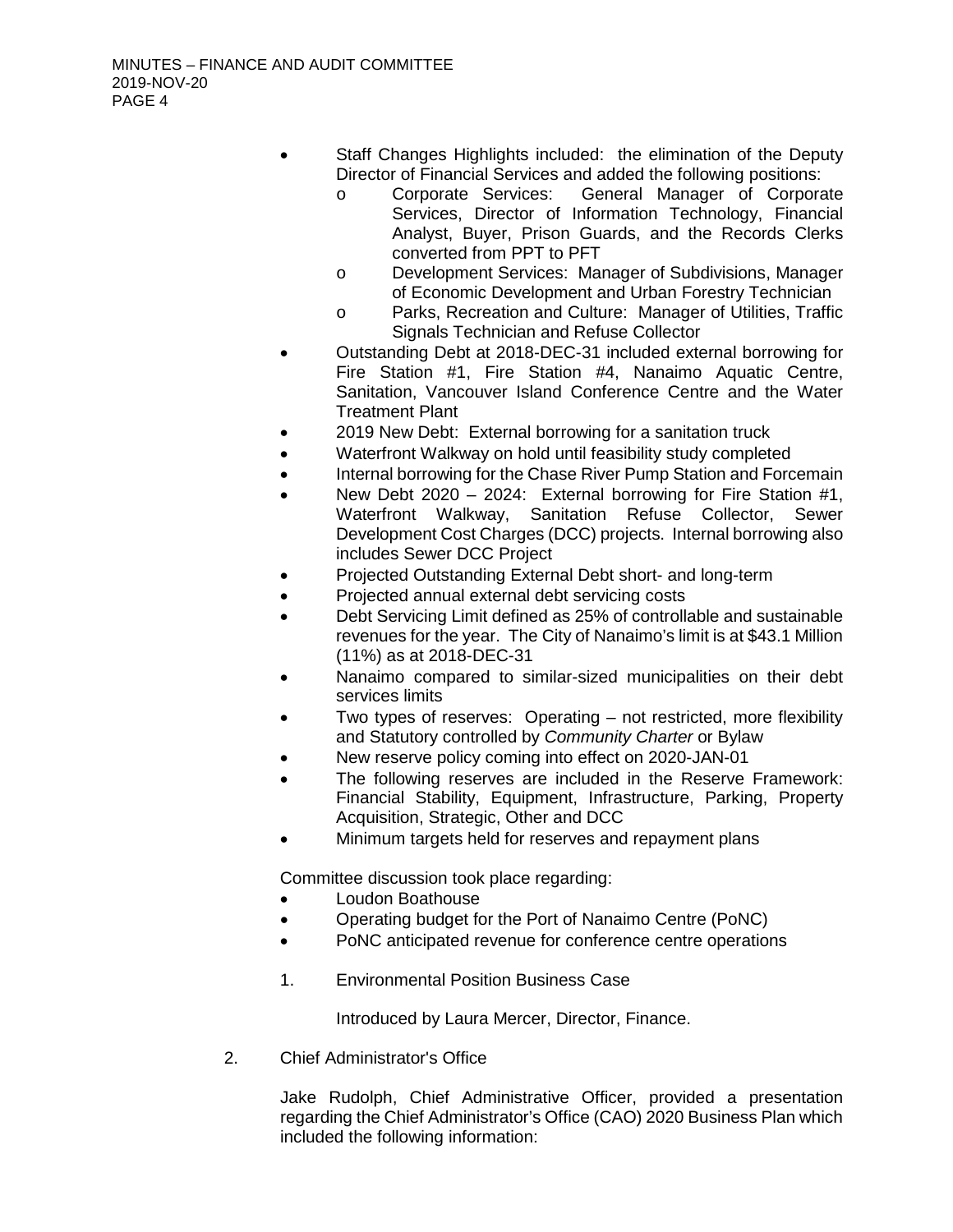- Role of CAO's includes: ongoing advice to Council, implementation of Council policies, corporate leadership and managerial responsibilities for all departments, liaison with community organizations, first nations, provincial and federal agencies, economic development and overall emergency planning and preparedness
- Purpose of Business Plans is to provide an overview of services, 2019 Achievements, Key Challenges for 2020 and proposal for operating budgets
- Nanaimo is average in comparison to other municipalities on a representative home
- Total city services paid by average home are approximately \$151.53 a month or \$5.05 a day
- 2019 Achievements according to the Strategic Plan includes:
	- o Governance Excellence engagement, Code of Conduct, Strategic Plan, Governance and Priorities Committee, Task<br>Forces and Committees. Fiscal Management. and Committees, Fiscal Management, Organizational Alignment, Procedure Bylaw, Growth Management, service delivery, and reconciliation
	- o Building or improving relationships with Nanaimo Port Authority (NPA), Snuneymuxw First Nation (SFN), Senior Government, Vancouver Island University, Nanaimo Airport, Chamber of Commerce, Nanaimo Hospitality Association, BC Housing, School District 68, Regional District of Nanaimo (RDN) and Tourism Nanaimo
- S. Snelgrove and M. Waggoner entered the Shaw Auditorium at 9:48 a.m.
	- o Economic Health record year for building and development, fiscal management, economic function review, NPA protocol agreement, Tourism Nanaimo, Business Investment and Service delivery
	- o Environmental responsibility Environment Committee, declaring climate emergency, energy efficient initiatives, Resiliency Strategy and the Community Sustainability Action Plan
	- o Livability Health and Housing Task Force, Te'Tuxwtun Project Memorandum of Understanding (MOU), Advisory Committee on Accessibility and Inclusiveness, Downtown Mobility Study and quick wins, Official Community Plan (OCP); Parks, Recreation and Culture Plan; Active Transportation Plan, Fire Hall #1 planning and design, Front Street Extension and the Departure Bay Walkway review
	- 2020 Challenges and Opportunities include:
		- o Committees/Engagement Online Engagement, Advisory Panel, Steering Committee, Task Forces, Committees and **Governance**
		- o Organizational alignment, health of organization and rebuilding of Staff morale
		- o Capital Projects: Water, sewer, drainage, facilities, complete streets and parks and trails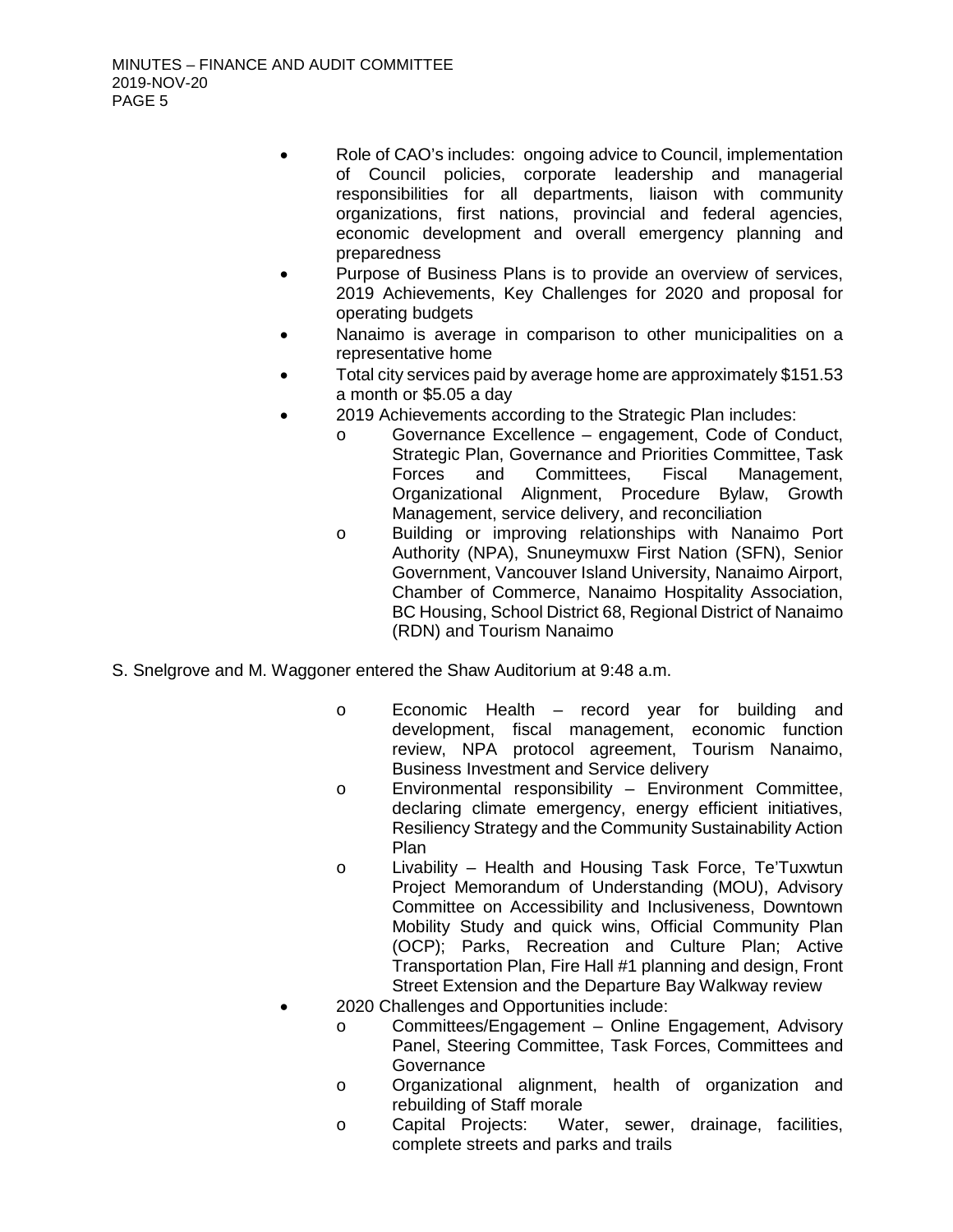- o Future Capital Projects: Port Theatre, Waterfront, RCMP office space, Public Works facilities, Recreation facilities and 1 Port Drive
- o Economic health OCP, Asset Management, economic function/strategy, partnerships and fiscal management
- o Environmental Responsibility solid waste and recycling, water conservation, environmental bylaw compliance, rainwater management, environmental and climate action policy developments, buildings and vehicle energy efficiency, ecological restoration and stewardship and the environment committee
- o Livability community events, complete streets, social housing, community safety and parks and recreation
- 2019 Council is setting the foundation with the Strategic Plan, GPC, procedures and organization
- 2020 work begins on strategic initiatives such as the OCP, Task Forces, Environment Committee, Front Street and Gordon Street Hotel
- 2021/2022 results from work for OCP, Metral Drive, Environment Initiatives, Economic Function, Fire Hall #1, Port Theatre, BC Ferries, Social Housing and Fiscal Sustainability

M. Winchell entered the Shaw Auditorium at 10:10 a.m.

Committee discussion took place regarding:

- Folios and taxes paid for new developments
- Diversifying the tax base and housing assessments
- Impact of keeping taxes low in previous years

The Finance and Audit Committee meeting recessed at 10:17 a.m. The Finance and Audit Committee meeting reconvened at 10:36 a.m.

Staff Present: K. Fry, F. Farrokhi, W. Fulla, S. Gurrie, L. Mercer, J. Rudolph, S. Snelgrove, M. Waggoner, S. Weatherby, G. Whitters, K. Williamson and M. Winchell

K. Fry returned to the Boardroom at 10:37 a.m.

3. Legislative Services and Communications

Sheila Gurrie, Director, Legislative Services, provided a presentation regarding the Legislative Services and Communications 2020 Business Plan which included the following information:

- Legislative Services Department responsibilities include: Legislative policy and administrative expertise that ensures compliance with legislation, provide strategic communications advice
- Departments share of city budget is 1.7%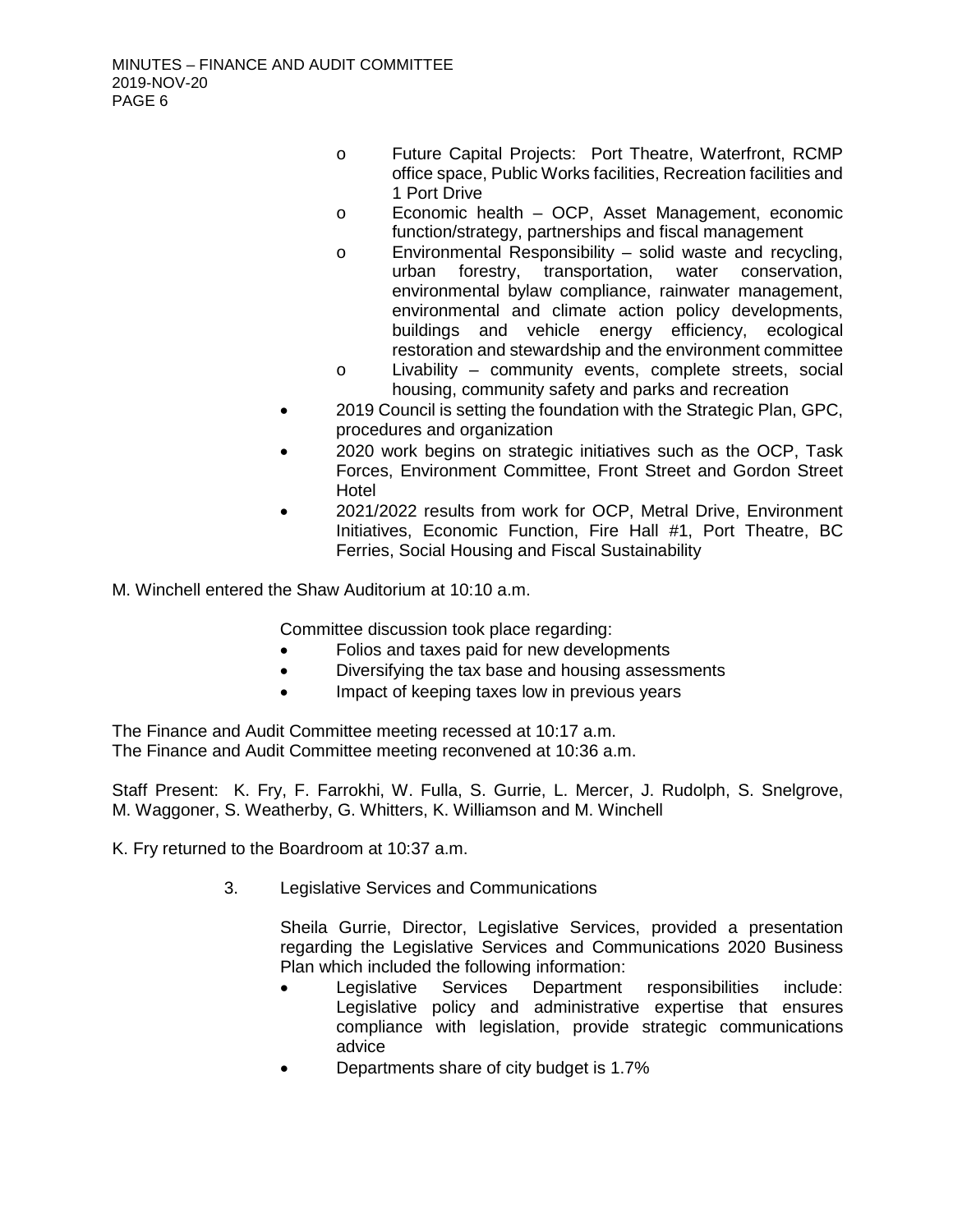- 2019 Achievements include: New Council orientation, Strategic Plan support, Privacy Management Program, Records Management Project, Freedom of Information and Protection of Privacy (FOIPPA) and Privacy Management training, increased responsiveness to issues management, increased social media presence and implementation of public engagement software, Procedure Bylaw changes, Advisory Committee on Accessibility and Inclusiveness, Youth Engagement, increased responses and being proactive on communicating issues, weekly eNewsletter, digital marketing and communication sessions
- Time that goes into meeting preparation and increase in meetings
- Freedom of Information requests are down from last year but still high and trending up
- Number of insurance claims consistent with previous years
- D. Lindsay returned to the Shaw Auditorium at 10:48 a.m.
- M. Blouin entered the Shaw Auditorium at 10:50 a.m.
	- 2020 Key Challenges include: support for increasing number of Council and committee meetings, FOI and Privacy Management training, electronic records management implementation and change management and public engagement software training and implementation
	- 2020 Key initiatives include: Council meeting and committee meeting support, Privacy Management Program, Records Management Pilot Poject phases 4 – 6, critical strategic advice to senior management, improvements to the annual communications plan and public engagement software training
	- Draft Operating Budget for 2020 2024
	- Changes not included in draft budget: One position for a Deputy City Clerk
	- Staff capacity and taking on new projects
- B. Sims returned to the the Shaw Auditorium at 11:06 a.m.

- Proposed operating budget
- Workload from new electronic management system
- Nanaimo compared to other municipalities on FOI statistics
- Cost of Deputy City Clerk
- Establishing corporate priorities when determining business cases
- S. Snelgrove and M. Waggoner vacated the Shaw Auditorium at 11:15 a.m.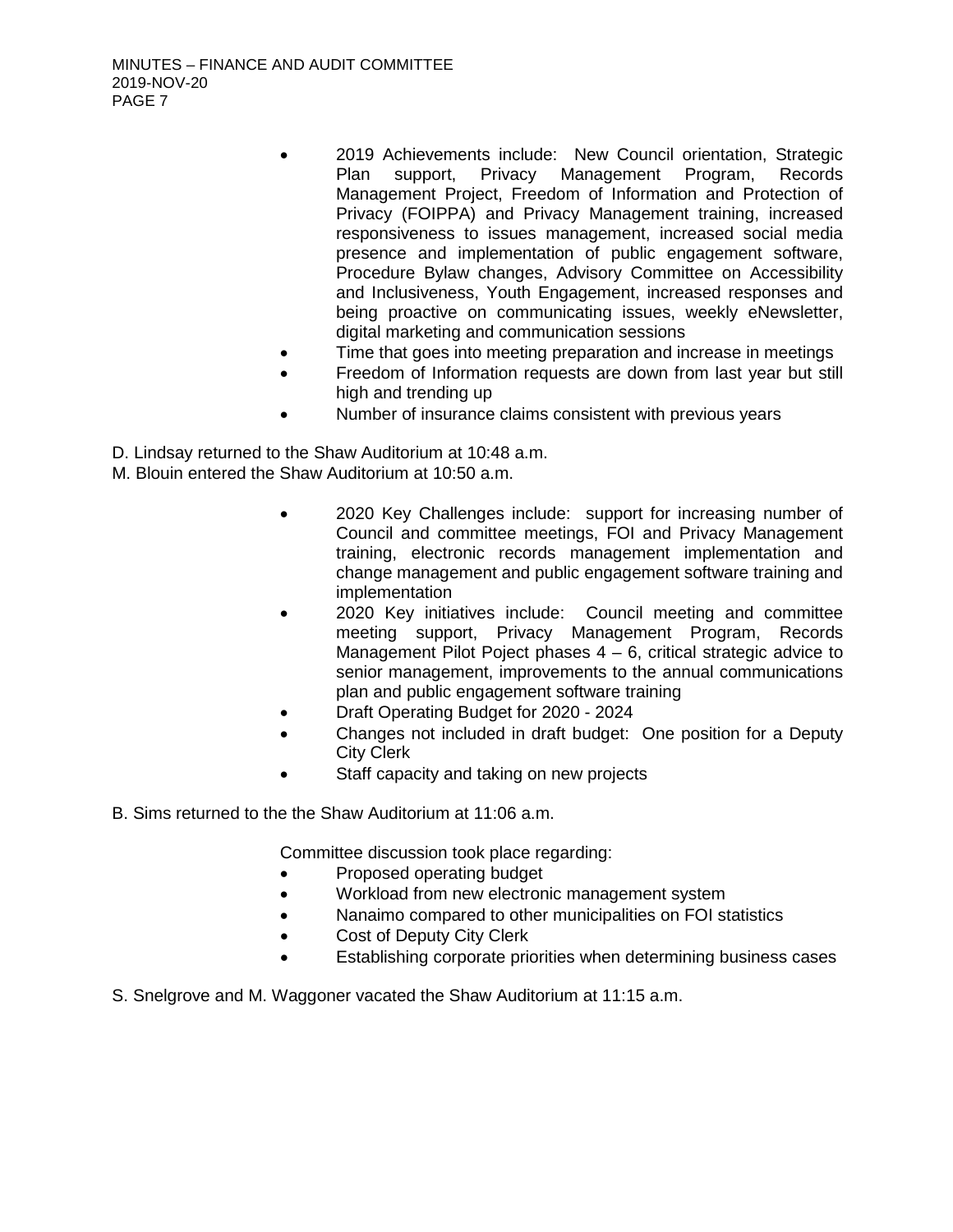4. Human Resources

Mary Winchell, Manager, Human Resources, provided a presentation regarding the Human Resources 2020 Business plan which included the following information:

- Human Resources (HR) Department provides specialized advice and responsive HR services to support the organization, attracts talent, retains and develops people and promotes and supports a safe, healthy workplace
- Core HR Services include: health, safety & disability management, job classification, compensation and benefits, labour relations, employee relations, training and development, recruitment and selection
- Departments share of City budget is 1.4%
- 2019 Achievements include: 4 year collective agreement with CUPE Local 401, update of "Management Terms and Conditions of Employment Bylaw 2018 No. 7273" and supported Council in developing a Code of Conduct, Council's 2019-2022 Strategic Plan and the Whistleblower Policy
- Number of competitions, recruitments, courses and workshops offered and level of enrollment
- 2019 Achievements continued: New branding for job postings, Management Handbook, transition to paperless internal processes, onboarding/orientation process enhancement and the Mental Health Leadership Training
- 2020 Key challenges include: reputation rebuilding, reducing lost time accidents and legacy litigation from former Staff
- WorkSafe BC payment rates and the potential for them to decrease in the future
- 2020 Key Initiatives include: Collective bargaining with IAFF Local 905, resolve legacy employment litigation issues and health and safety initiatives
- Draft operating budget for 2020 2024
- No changes to proposed budget

The Finance and Audit Committee meeting recessed at 11:35 a.m. The Finance and Audit Committee meeting reconvened at 1:03 p.m.

Staff present: D. Bailey, M. Dunstan, W. Fulla, K. Fry, S. Gurrie, L. Mercer, J. Orton, J. Rudolph, J. Rushton, B. Sims, B. Wardill and G. Whitters

5. Finance

Laura Mercer, Director, Finance, provided a presentation regarding the Finance 2020 Business Plan which included the following information:

- Responsibilities of the Finance Department include: Safeguarding the City's financial assets and financial support to ity departments
- Responsible for 5 Year Financial Plan, monthly, quarterly and annual reporting, accounts payables and receivables, billings and collections, cash collection, payroll and purchasing functions
- Finance Department's share of City budget 2.9%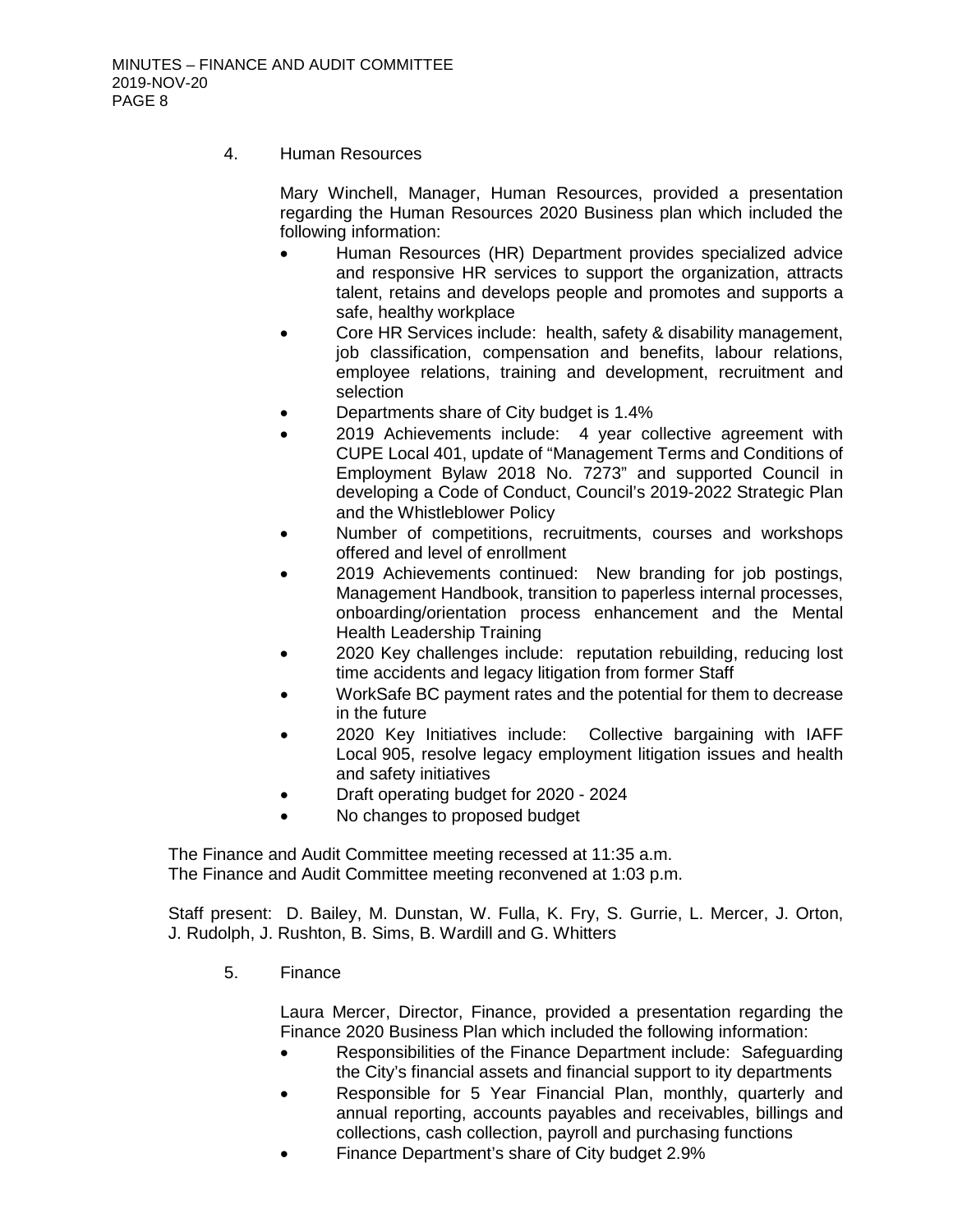- 2019 Achievements include: Establishment and updates of Reserves policy, Debt policy, Budget transfer policy and procedures update, Concur invoice automation solution, sewer and water user fee review, electronic funds transfer fraud detection and completion of all statutory reporting requirements
- Key challenges include: staffing and accounting software upgrade
- Challenges of filling key vacancies and movement in union positions
- 2020 Key Initiatives include: Procurement Policy Review, Procurement template legal review, Implementation of an E-bidding solution to streamline requests for information/proposals processes, implementation of Concur automated invoice processing, upgrade budgeting software that will not be supported after December 2020, implement changes to the budgeting and cost allocations for timecard workers, water and sewer user rate review, financial policy development and furtherance of the Coastal Communities Social Procurement Initiative
- Draft Operating Budget for 2020 2024 bulk of expenditures are wages
- Proposed changes to budget: Addition of a Junior Accountant and a Junior Financial Analyst position
- Change not included in draft budget: business case for service enhancements to dog licensing
- K. Lindsay entered the Shaw Auditorium at 1:22 p.m.

- New software for accounting and budgeting
- Elimination of the Chief Financial Officer and Deputy Director positions
- Revenues of the finance department from purchasing card rebates, and admin fees for Tax Levy
- Fraud control
- D. Bailey, J. Orton, J. Rushton and B. Wardill vacated the Shaw Auditorium at 1:30 p.m.
	- 6. Information Technology

Matthew Dunstan, Manager, IT Application Services, provided a presentation on the Information Technology 2020 Business Plan which included the following information:

- Services provided includes: support services, application support, client support services, financial systems & reporting services, geographic information system (GIS) services and technical services
- Department share of City budget 2.9%
- 2019 Achievements include: Air Photo Pictometry, City Projects, Nanaimo Map, SharePoint 2019 upgraded, Windows 10 upgrades, fibre network, parks asset inventory and Tempest citizen interface
- 2020 Key Challenges include: security, innovation and enabling change and managing community and Staff expectations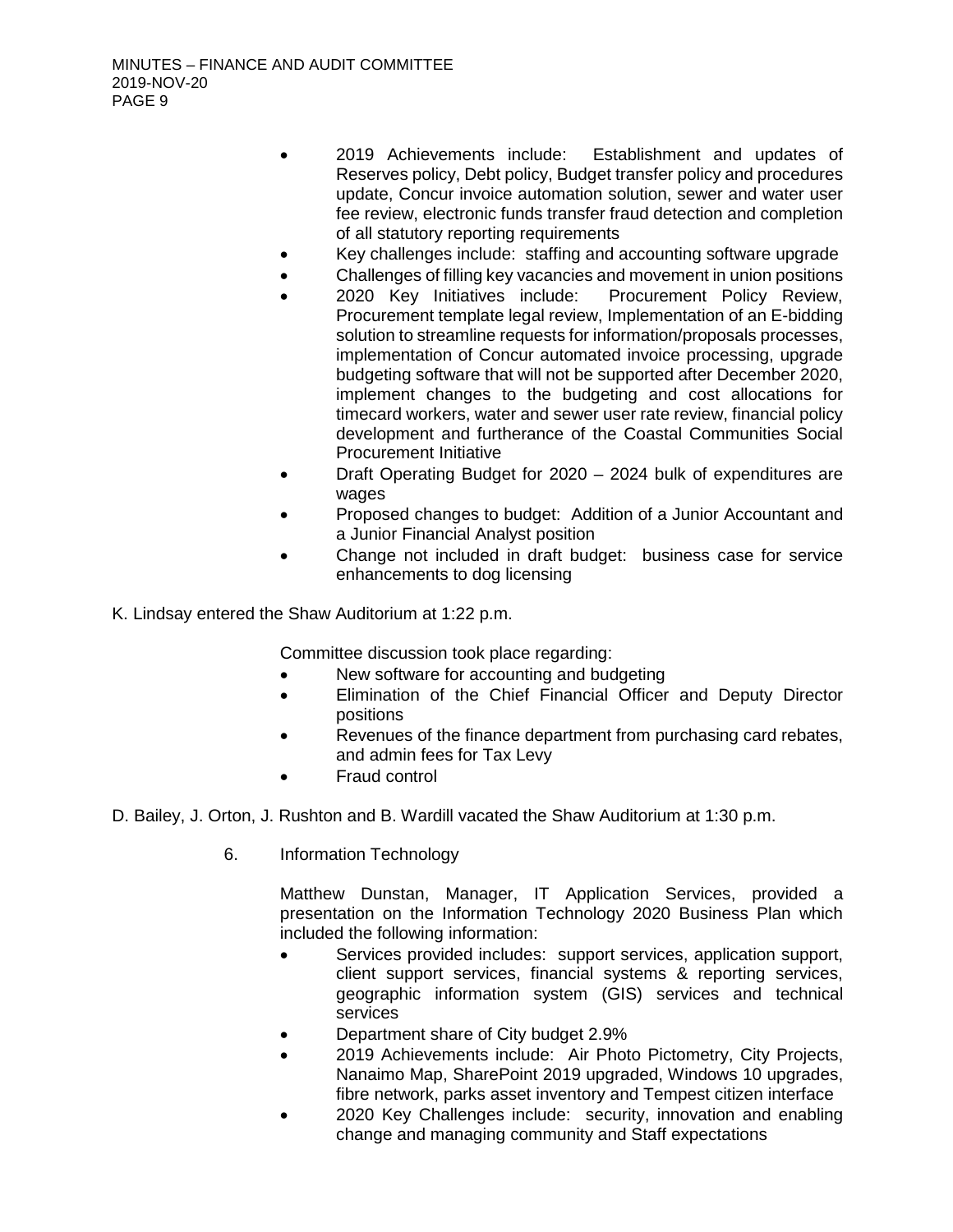- 2020 Key Initiatives include: Content Management System (CMS) pilot, mapping of planning department processes, new citizen mapping portal and open data repository, file storage capacity upgrade, CCTV support for pipe inspection software, business continuity implementations (dual ISP), enhance anti-malware software and the IT network security strategy
- F. Farrokhi returned to the Shaw Auditorium at 1:38 p.m.
	- Proposed change to budget includes a Director of IT
	- Change not included in draft budget: Corporate Asset Management **System**

Committee discussion took place regarding staying on top of security practices.

- T. Doyle, J. Le Masurier and G. Norman, entered the Shaw Auditorium at 1:42 p.m.
	- 7. Emergency Management

Karen Lindsay, Manager, Emergency Program, provided a presentation regarding the Nanaimo Emergency Management 2020 Business Plan which included the following information:

- Overview of department responsibilities including: Emergency Management that supports response and recovery from emergencies, development of emergency plans, training Staff, providing public education and managing volunteer program
- Made up of 1 staff member and an Emergency Support Services (ESS) Consultant and volunteers who are on call 24/7
- Departments share of City's budget 0.1%
- D. Lindsay returned to the Shaw Auditorium at 1:47 p.m.
	- 2019 Achievements include: 5 community exercises, 2 virtual ECC activations, 10 monthly ESS meetings and 2 exercises, 2 hazard specific emergency plans, climate resiliency study participation, post incident analysis from 2018 windstorm, public education (2 open houses, 6 public information sessions reached approximately 2400 residents), advertising campaigns emergency preparedness week and the Great BC Shakeout
	- Notification regarding launching VoyentAlert
	- 2019 Achievements include: Emergency Coordination Centre (ECC) activations, recovery of funds from emergency events, ESS Call Outs, ESS Volunteer Hours, Public Education Sessions/Events and ECC Training
	- 2020 Key Challenges include: Training new Staff, resource issues and provincial download
	- Beginning process of recovery planning and post-disaster supply chain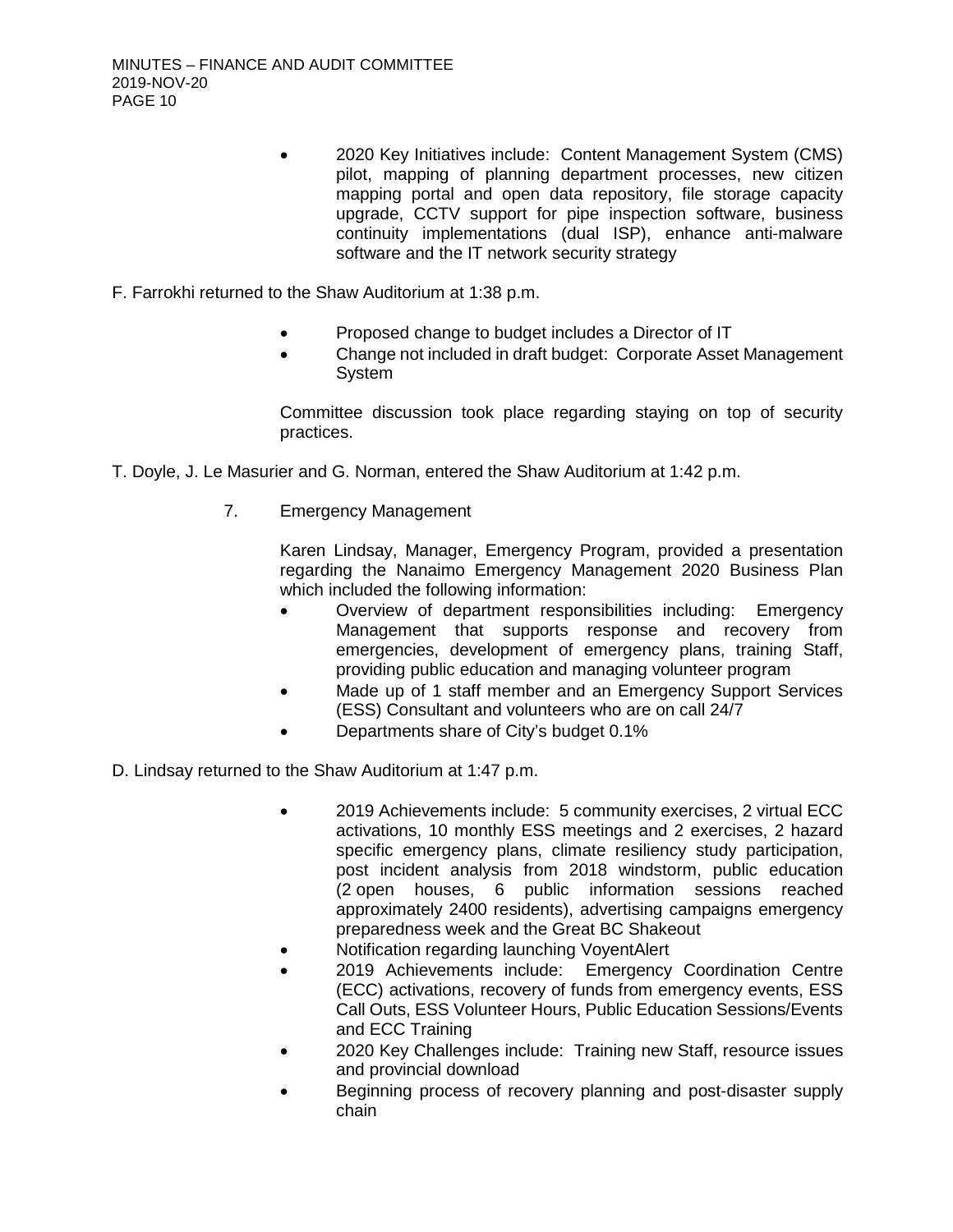- 2020 Key Initiatives include: ECC Staff Exercises (4 per year) and training, ECC design for Fire Station #1 rebuild, public education and advertising, emergency response and recovery plan update, hazard and a risk and vulnerability analysis update
- Partnering with University of BC, Dalhousie and Washington State for residents to develop their own emergency plans
- Draft operating budget for 2020 2024
- Proposed change to budget is to prepare Beban Complex Sub Station for generator purchase or rental in future
- Change not included in budget: An Emergency Program **Coordinator**

- Expenses for volunteer callouts
- Cooperation between the City of Nanaimo and RDN
- Succession planning for Staff

Councillor Brown vacated the Shaw Auditorium at 2:07 p.m. The Finance and Audit Committee meeting Recessed at 2:07 p.m. The Finance and Audit Committee meeting reconvened at 2:23 p.m.

Staff present: T. Doyle, F. Farrokhi, K. Fry, W. Fulla, K. Lindsay, L. Mercer, G. Norman, M. Winchell, S. Gurrie and G. Whitters

J. Rudolph returned to the Shaw Auditorium at 2:24 p.m.

8. Nanaimo Fire Rescue

Karen Fry, Fire Chief, provided a presentation regarding the Nanaimo Fire Rescue (NFR) Business Plan for 2020 which included the following information:

- Responsibilities of the NFR include: fires, medical rescue, natural disasters, specialized services such as hazardous material and technical rescue, community risk reduction through public education, 4 stations and Protection Island and the 911 Central Island FireComm
- Department's share of City budget is 12.4%
- Fire services generates revenues through the training academy and contracts with RDN, SFN and the Fish and Game Club
- Fire Department's cost to average tax payer is \$25 a month
- 2019 Achievements include: training, Fire Station #1 and public education and outreach through smoke alarm campaign & installations, bystander CPR and Camp Courage
- 2019 Achievements include: attendance times, fostering positive labour relations, received fire underwriters survey, improved the public fire protection classification by 1 step, number of fires attended and number of inspections completed